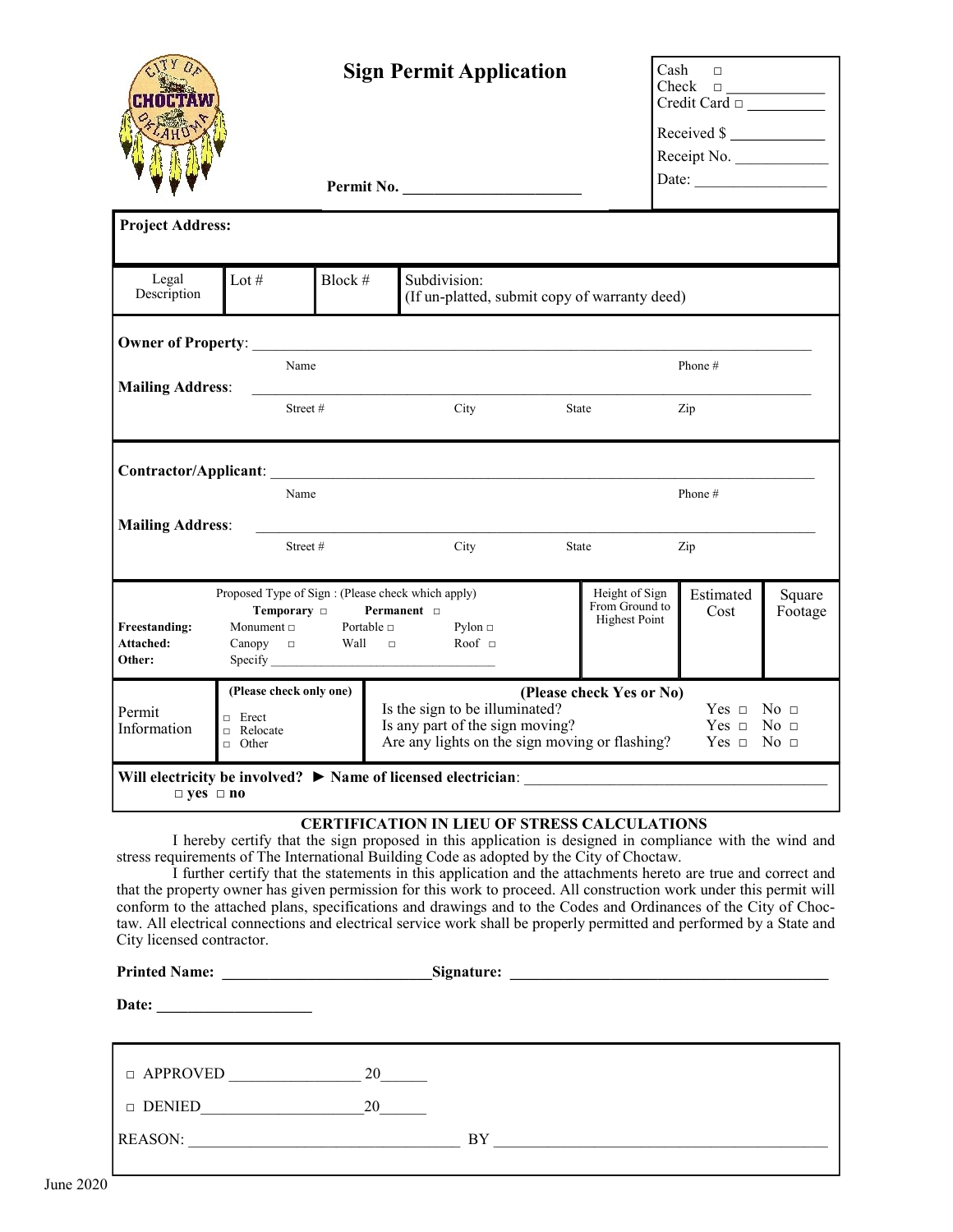## **1. PLANS**

All sign applications may require one or more of the following items. Applications will not be accepted without these items:

- a. Site plan
	- 1. All lot lines & lot dimensions.
	- 2. All existing & proposed building(s).
	- 3. Distance between lot lines & building(s) existing & proposed.
	- 4. Driveway with dimensions.
	- 5. All existing and proposed utilities.
	- 5. All existing and proposed easements and right-of-way with dimensions.
	- 6. Building set back lines with dimensions.
	- 7. Drainage flow arrows.
	- 8. Location of 100 and 500 year flood zone boundary.
	- 9. Scale, North Arrow, Date, Contact information.
- b. Design plan
	- 1. Layout of sign with dimensions.
	- 2. Color scheme of signage.
	- 3. Elevation drawings.
	- 4. Lettering dimensions.
	- 5. Engineer's footer design. (if applicable)
- c. Documentation
	- 1. Engineer design. (if applicable)
	- 2. Manufactures design. (if applicable)
	- 3. Electrical service connection. (if applicable)
	- 4. Execute Easement. (if applicable)

To apply, complete application and submit two (2) copies of the above items (if applicable).

## **2. INSPECTIONS**

All sign applications, except temporary, require the following inspections. The holder of the permit is responsible for acquiring all required inspections:

| a.             | Sign footing     | $\overline{\phantom{a}}$ | Call before concrete is poured |
|----------------|------------------|--------------------------|--------------------------------|
| b.             | Electrical final |                          | Call when all work is complete |
| $\mathbf{c}$ . | Sign final       | $\overline{\phantom{0}}$ | Call when all work is complete |

Signs with electricity require a separate electric permit issued to an electrical contractor having an active City electrical license.

All permanent signs require inspections. Failure to acquire inspections may result in fines, penalties or suspension of license.

The granting of a permit or approval of plans shall not be construed as permission to violate any federal, state or local laws. Special notice is hereby given that additional requirements, notices and regulations will be printed on the permit and plans and that all additional requirements, notices and regulations and all laws and ordinances governing this type of work will be complied with whether specified herein or not. Special notice is hereby given that this permit becomes null and void if the authorized work or construction is not commenced, is suspended or abandoned after work is commenced, or if no inspections are obtained within a 6 month period.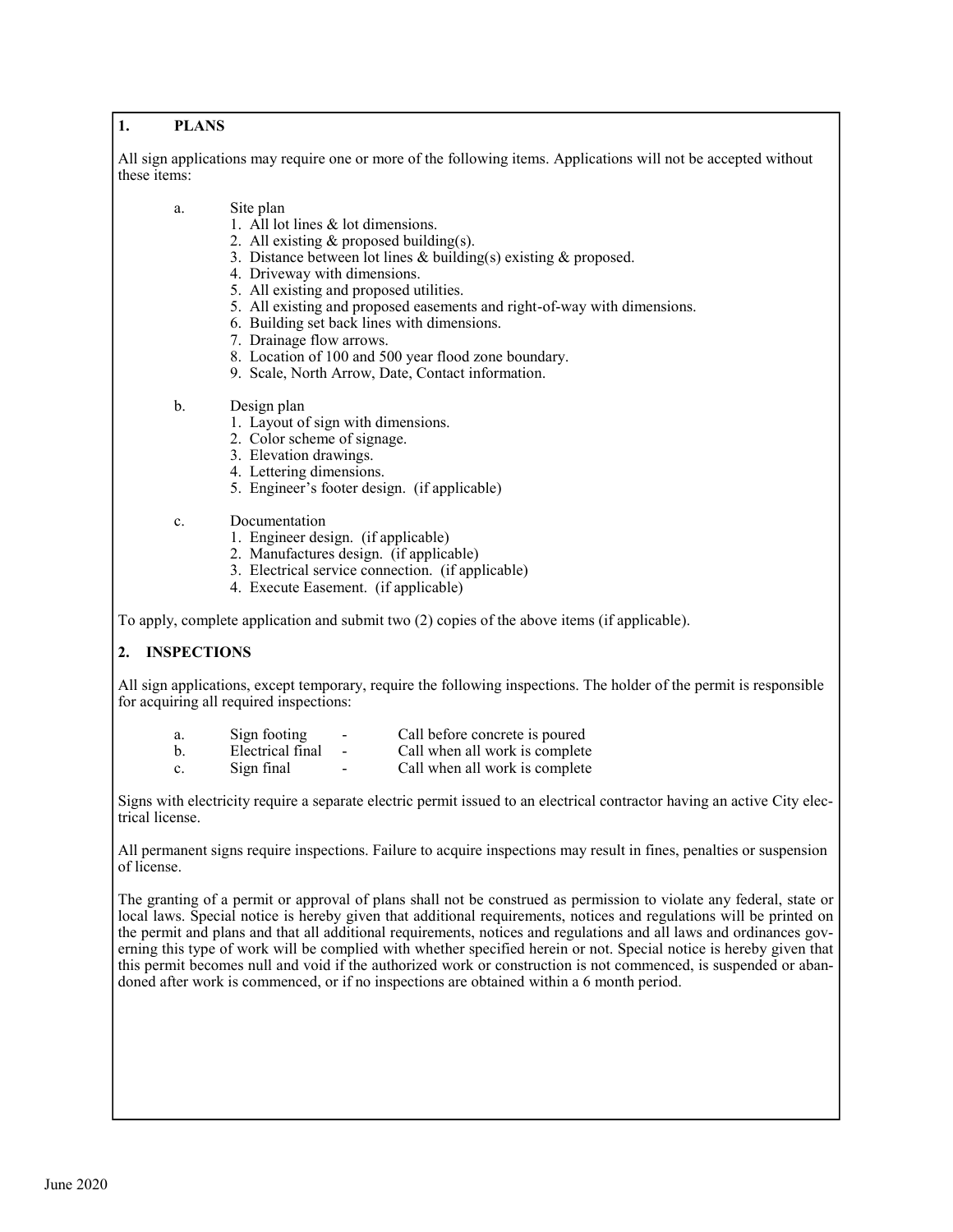**SITE PLAN** HI H للبلبيليا 44444 نسنسند q ii ĦĦ iii 444444 allanana ............ Ħ السائد